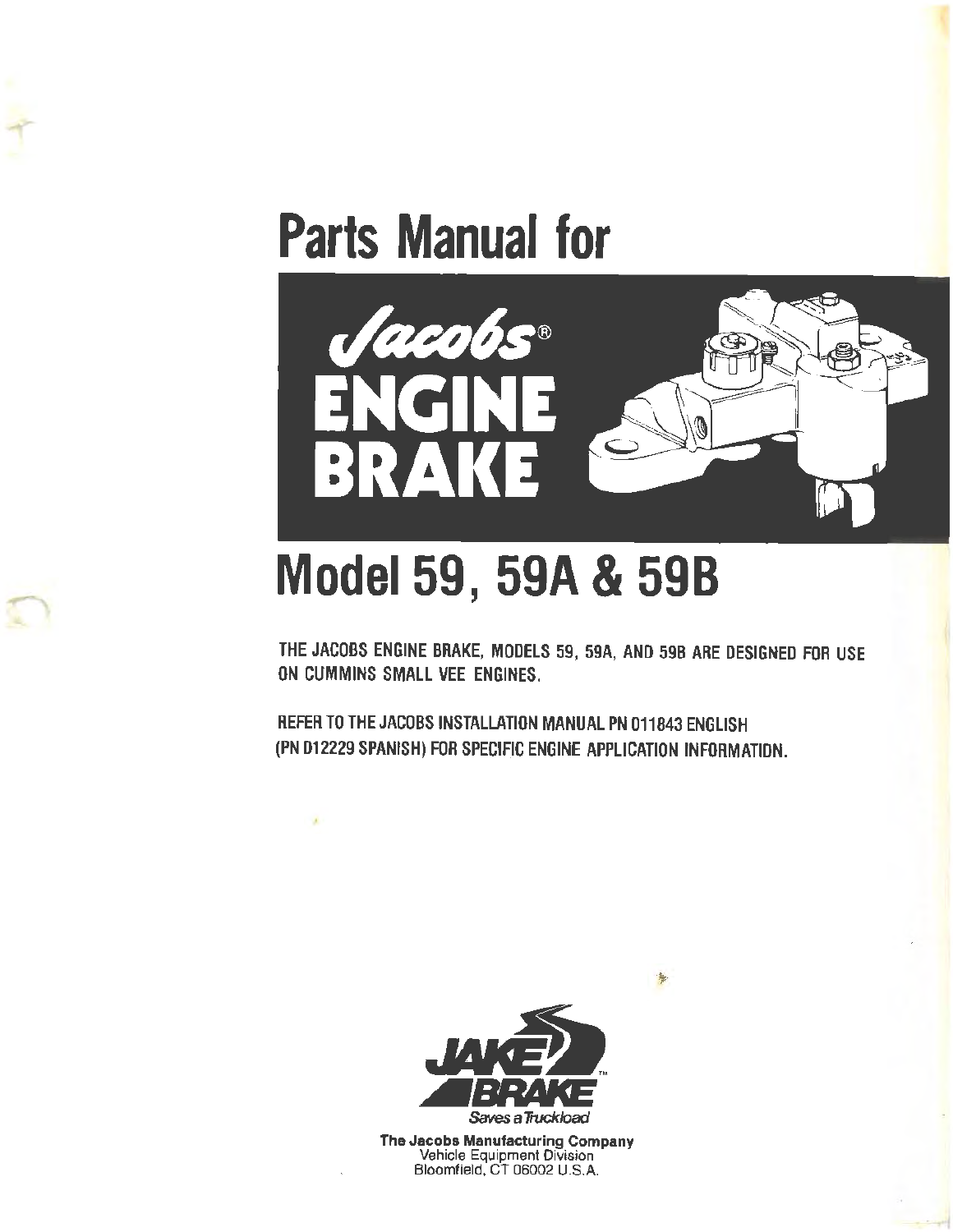

**003102 HOUSING ASSEMBLY-DRONE** 



**011047 HOUSING ASSY (Model 59A-Drone) 011838 HOUSING ASSY (Model 59B-Drone)** 

## **MODEL 59**

### **003101 HOUSING ASSEMBLY-SUPPLY 003102 HOUSING ASSEMBLY-DRONE**

| Ⅲ.  | Part   |                                 | Qty/                   | Ⅲ.  | Part   |                               | Qty/ |
|-----|--------|---------------------------------|------------------------|-----|--------|-------------------------------|------|
| No. | No.    | Part Name                       | Assy <b>Department</b> | No. | No.    | Part Name                     | Assy |
|     | 001023 | Ring-Retaining                  |                        |     | 001023 | Ring-Retaining                |      |
| 2   | 001289 | Retainer-Slave Piston Spring    |                        | 2   | 001289 | Retainer-Slave Piston Spring  |      |
| 3   | 001288 | Spring-Slave Piston             |                        | 3   | 001288 | Spring-Slave Piston           |      |
| 4   | 001031 | Set Screw-Flat Pt. Hex Socket   |                        | 4   | 001031 | Set Screw-Flat Pt. Hex Socket |      |
| 5   | 001026 | Nut-Hex Jam                     |                        | 5   | 001026 | Nut-Hex Jam                   |      |
| 6   | 001521 | Spool Assembly-Control Valve    |                        | 6   | 001521 | Spool Assembly-Control Valve  |      |
|     | 003109 | Spring-Control Valve            |                        |     | 003109 | Spring-Control Valve          |      |
| 8   | 003110 | Spring-Control Valve Stop       |                        | 8   | 003110 | Spring-Control Valve Stop     |      |
| 9   | 003108 | Piston-Slave                    |                        | 9   | 003108 | Piston-Slave                  |      |
| 10  | 001492 | Capscrew-Hex Head               |                        | 10  | 001492 | Capscrew-Hex Head             |      |
| 11  | 001030 | Washer-Plain                    |                        | 11  | 001030 | Washer-Plain                  |      |
| 12  | 003107 | Spring-Master Piston            |                        | 12  | 003107 | Spring-Master Piston          |      |
| 13  | 003106 | Piston-Master                   |                        | 13  | 003106 | Piston-Master                 |      |
| 14  | 002221 | Cover-Control Valve             |                        | 14  | 002221 | Cover-Control Valve           |      |
| 15  | 002408 | Clamp                           |                        |     |        |                               |      |
| 16  | 001508 | Washer-Solenoid Clamp           |                        |     |        |                               |      |
| 17  | 001722 | Capscrew-Hex Socket Button Head |                        |     |        |                               |      |
| 18  | 004205 | Valve Assembly-Solenoid         |                        |     |        |                               |      |
| 19  | 001081 | Seal-Ring. Upper                |                        |     |        |                               |      |
| 20  | 001082 | Seal-Ring. Center               |                        |     |        |                               |      |
| 21  | 001083 | Seal-Ring. Lower                |                        |     |        |                               |      |
| 22  | 002390 | Harness-Solenoid                |                        |     |        |                               |      |

### 011837 HOUSING ASSY (Model 59B-Supply)

## **MODELS 59A & 59B**

## 011046 HOUSING ASSY (Model 59A—Supply) 011047 HOUSING ASSY (Model 59A—Drone)<br>011837 HOUSING ASSY (Model 59B—Supply) 011838 HOUSING ASSY (Model 59B—Drone)

| Ⅲ.<br>Part    |              |                                      | Qty/Assy |     | III. | Part      |                                      | Qty/Assy |     |
|---------------|--------------|--------------------------------------|----------|-----|------|-----------|--------------------------------------|----------|-----|
| No.           | No.          | Part Name                            | 59A      | 59B | No.  | No.       | Part Name                            | 59A      | 59B |
|               | 001023       | Ring-Retaining                       |          |     |      |           | 001023 Ring-Retaining                |          |     |
|               |              | 001289 Retainer-Slave Piston Spring  |          |     |      |           | 001289 Retainer-Slave Piston Spring  |          |     |
|               |              | 001288 Spring-Slave Piston           |          |     |      |           | 001288 Spring-Slave Piston           |          |     |
|               |              | *006789 Spring-Slave Piston (Inner)  |          |     |      |           | *006789 Spring-Slave Piston (Inner)  |          |     |
|               |              | 001031 Set Screw-Flat Pt. Hex Socket |          |     |      |           | 001031 Set Screw-Flat Pt. Hex Socket |          |     |
|               |              | 001026 Nut-Hex Jam                   |          |     |      |           | 001026 Nut-Hex Jam                   |          |     |
|               |              | 001521 Spool Assembly-Control Valve  |          |     |      |           | 001521 Spool Assembly-Control Valve  |          |     |
|               |              | 003109 Spring-Control Valve          |          |     |      |           | 003109 Spring-Control Valve          |          |     |
| 9             |              | *010843 Spring-Control Valve Stop    |          |     |      |           | *010843 Spring-Control Valve Stop    |          |     |
| 10            |              | 003108 Piston-Slave                  |          |     | 10   |           | 003108 Piston-Slave                  |          |     |
| 10            |              | 011818 Piston-Slave (Domed)          |          |     | 10   |           | 011818 Piston-Slave (Domed)          |          |     |
| 11            |              | 001492 Capscrew-Hex Head             |          |     |      |           | 001492 Capscrew-Hex Head             |          |     |
| 12            | 001030       | Washer-Plain                         |          |     | 12   |           | 001030 Washer-Plain                  |          |     |
| 13            |              | 003107 Spring-Master Piston          |          |     | 13   | 003107    | Spring-Master Piston                 |          |     |
| 14            | 003106       | Piston-Master                        |          |     | 14   |           | 003106 Piston-Master                 |          |     |
| 15            |              | 002221 Cover-Control Valve           |          |     | 15   |           | 002221 Cover-Control Valve           |          |     |
| 16            | 002408 Clamp |                                      |          |     | 23   | $*010841$ | Guide-Spring                         |          |     |
| $\rightarrow$ |              |                                      |          |     |      |           |                                      |          |     |

| Ⅲ.  | Part         |                                        |     | Qty/Assy       | III. | Part    |                                      |
|-----|--------------|----------------------------------------|-----|----------------|------|---------|--------------------------------------|
| No. | No.          | Part Name                              | 59A | 59B            | No.  | No.     | Part Name                            |
|     |              | 001023 Ring-Retaining                  |     |                |      | 001023  | Ring-Retaining                       |
| 2   |              | 001289 Retainer-Slave Piston Spring    |     |                | 2    | 001289  | Retainer-Slave Piston Spring         |
| 3   |              | 001288 Spring-Slave Piston             |     |                | 3    |         | 001288 Spring-Slave Piston           |
| 4   |              | *006789 Spring-Slave Piston (Inner)    |     |                | 4    |         | *006789 Spring-Slave Piston (Inner)  |
| 5   |              | 001031 Set Screw-Flat Pt. Hex Socket   |     |                | 5    |         | 001031 Set Screw-Flat Pt. Hex Socket |
| 6   |              | 001026 Nut-Hex Jam                     |     |                | 6    |         | 001026 Nut-Hex Jam                   |
|     | 001521       | Spool Assembly-Control Valve           |     |                |      | 001521  | Spool Assembly-Control Valve         |
| 8   |              | 003109 Spring-Control Valve            |     |                | 8    | 003109  | Spring-Control Valve                 |
| 9   |              | *010843 Spring-Control Valve Stop      |     |                | 9    | *010843 | Spring-Control Valve Stop            |
| 10  |              | 003108 Piston-Slave                    |     |                | 10   |         | 003108 Piston-Slave                  |
| 10  |              | 011818 Piston-Slave (Domed)            |     |                | 10   |         | 011818 Piston-Slave (Domed)          |
| 11  |              | 001492 Capscrew—Hex Head               | 2   | $\overline{c}$ | 11   |         | 001492 Capscrew-Hex Head             |
| 12  |              | 001030 Washer-Plain                    |     |                | 12   |         | 001030 Washer-Plain                  |
| 13  |              | 003107 Spring-Master Piston            |     |                | 13   | 003107  | Spring-Master Piston                 |
| 14  |              | 003106 Piston-Master                   |     |                | 14   |         | 003106 Piston-Master                 |
| 15  | 002221       | Cover-Control Valve                    |     |                | 15   |         | 002221 Cover-Control Valve           |
| 16  | 002408 Clamp |                                        |     |                | 23   | *010841 | Guide-Spring                         |
| 17  | 001508       | Washer-Solenoid Clamp                  |     |                |      |         |                                      |
| 18  |              | 001722 Capscrew-Hex Socket Button Head |     |                |      |         |                                      |
| 19  |              | 004205 Valve Assembly-Solenoid         |     |                |      |         |                                      |
| 20  | 001081       | Seal-Ring. Upper                       |     |                |      |         | 豪                                    |
| 21  |              | 001082 Seal-Ring. Center               |     |                |      |         |                                      |
| 22  | 001083       | Seal-Ring. Lower                       |     |                |      |         |                                      |
| 23  | *010841      | Guide-Spring                           |     |                |      |         |                                      |
| 24  | 002390       | Harness-Solenoid                       |     |                |      |         |                                      |

\*Model 59 housings can be converted to 59A assemblies by changing and adding these parts. When replacing a Model 59 housing with a Model 59A housing all other housings shown be converted to 59A. Model 59 and 59A housing assemblies cannot be converted to Model 59B assemblies because of differences in the machined housing.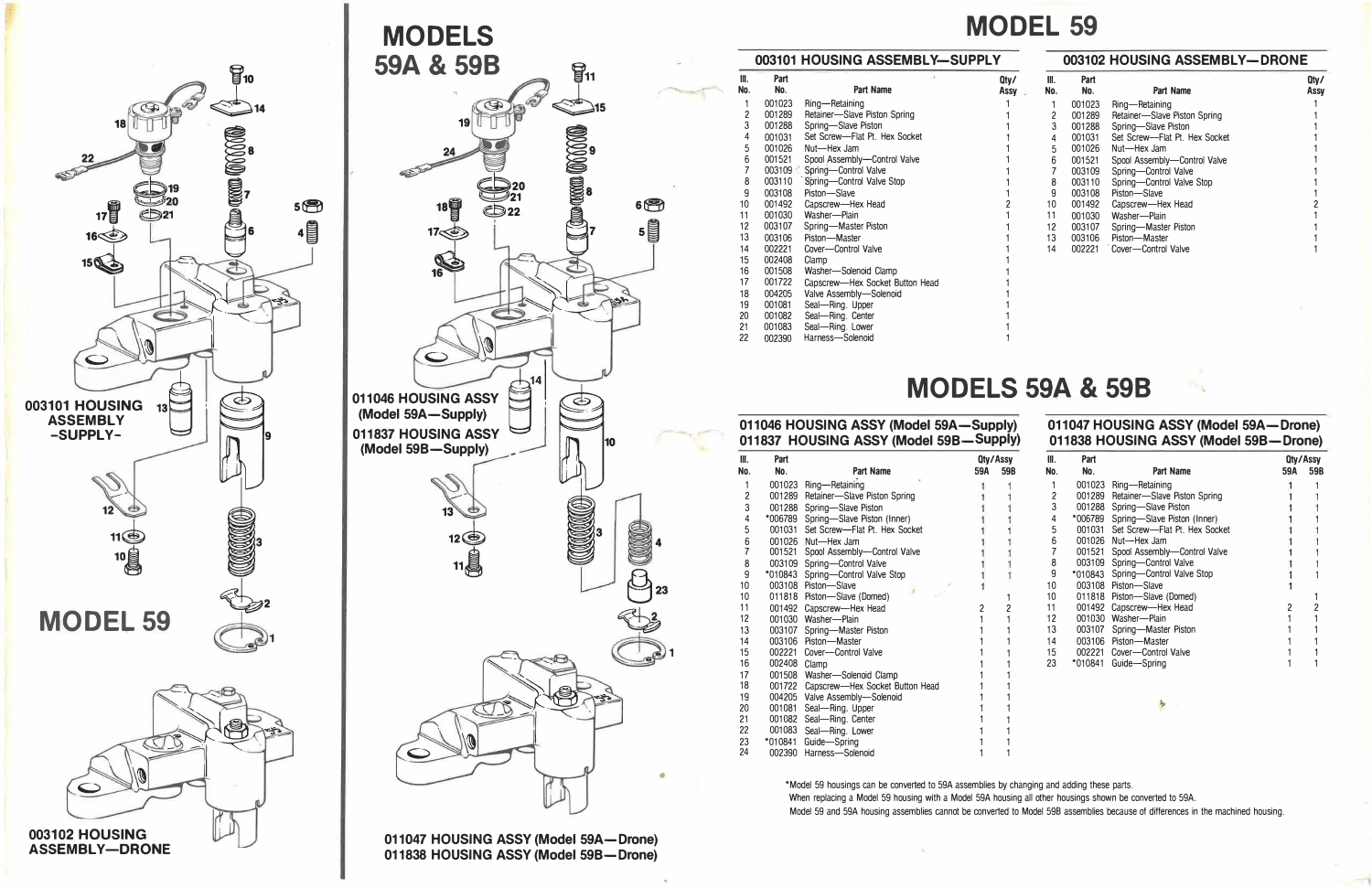| 003118 ENGINE CONTROL GROUP<br>Ш. | Part    |                                 | Qty/                     |
|-----------------------------------|---------|---------------------------------|--------------------------|
| No.                               | $N_0$ . | Part Name                       | <b>Group</b>             |
|                                   | 002299  | Terminal Assembly Leadout       |                          |
|                                   | 001560  | <b>Switch Assembly-Throttle</b> |                          |
| 2                                 | 001244  | • Screw-Tapping                 |                          |
| 3                                 | 001559  | • Washer-Lock                   |                          |
| 4                                 | 001506  | • Cover-Switch                  |                          |
| 5                                 | 001558  | • Screw-Binder Head             |                          |
| 6                                 | 001040  | • Terminal                      |                          |
|                                   | 001218  | • Switch                        |                          |
| N.I.                              | 001497  | • Spring-Actuating Lever        |                          |
| 8                                 | 002198  | • Bracket and Lever Assembly    |                          |
| 9                                 | 002183  | • Rod-Switch Actuating          |                          |
| 10                                | 002190  | • Washer-Flat                   |                          |
| 11                                | 002186  | $\bullet$ Nut-Hex               |                          |
| 12                                | 001126  | Capscrew-Hex Socket Head        |                          |
| 13                                | 001124  | Clamp-Throttle Control Rod      |                          |
| 14                                | 001125  | Clamp-Throttle Control Rod      |                          |
| 15                                | 003881  | Harness-Wiring                  |                          |
| 16                                | 003708  | Tube-Shrink                     | $\overline{\phantom{a}}$ |
| 17                                | 002014  | Receptacle                      |                          |
|                                   |         |                                 |                          |
|                                   |         |                                 |                          |
|                                   |         |                                 |                          |
|                                   |         |                                 |                          |



| II.<br>lo.              | Part<br>No. | Part Name                      | Qty/<br><b>Group</b> |
|-------------------------|-------------|--------------------------------|----------------------|
| 1                       | 003780      | Harness-Engine Brake to Switch |                      |
| $\overline{c}$          | 003807      | Terminal-Spade                 | 1                    |
|                         | 001495      | Switch Assembly-Clutch         | 1                    |
| 3                       | 001244      | • Screw-Tapping                |                      |
| 4                       | 001559      | • Washer-Lock                  |                      |
| 5                       | 001506      | • Cover-Switch                 |                      |
| 6                       | 001558      | • Screw--- Binder Head         |                      |
| $\overline{7}$          | 001040      | • Terminal                     | 2412                 |
| 8                       | 001218      | • Switch                       | $\mathbf{1}$         |
| 9                       | 001497      | • Spring-Actuating Lever       | 1                    |
| $\boldsymbol{0}$        | 002198      | • Bracket and Lever Assembly   |                      |
| $\mathbf{1}$            | 002183      | • Rod-Switch Actuating         |                      |
| $\overline{\mathbf{c}}$ | 002190      | • Washer-Flat                  |                      |
| 3                       | 002186      | $\bullet$ Nut--Hex             |                      |
|                         | 003776      | Switch Assembly-Dash           |                      |
| 4                       | 003586      | • Switch-Toggle (3-Position)   |                      |
| 5                       | 003777      | • Plate-Switch                 |                      |
| 6                       | 003781      | Harness---Wire                 | 1                    |
| П.                      | 006833      | Tie-Cable                      | 12                   |
| $\overline{7}$          | 003278      | Receptacle                     | 5                    |
| $\overline{8}$          | 003707      | Tube-Shrink                    | 6                    |
| IJ.                     | 003972      | Wiring Diagram                 |                      |



#### 003135 HOUSING ATTACHING PARTS GROUP (For V6 Engines and V8 Big Cam Engines with 1/2" Cylinder Head Bolts)

| Part<br>No. | 三条                                                 | Q <sub>ty</sub><br>Group                                                                                                                                                                                                                                 |
|-------------|----------------------------------------------------|----------------------------------------------------------------------------------------------------------------------------------------------------------------------------------------------------------------------------------------------------------|
|             |                                                    | 6                                                                                                                                                                                                                                                        |
|             |                                                    | 6                                                                                                                                                                                                                                                        |
|             |                                                    | 8                                                                                                                                                                                                                                                        |
|             |                                                    | 2                                                                                                                                                                                                                                                        |
|             |                                                    | 8                                                                                                                                                                                                                                                        |
|             |                                                    | 8                                                                                                                                                                                                                                                        |
|             |                                                    | 12                                                                                                                                                                                                                                                       |
|             |                                                    | 6                                                                                                                                                                                                                                                        |
|             | *011392<br>001764<br>**011995<br>003125<br>.003127 | Part Name<br>Crosshead-Exhaust Valve<br>Screw-Injector Rocker Lever Adjusting<br>Nut-Brake Housing (Holddown)<br>Spacer-End Unit<br>003122 Stud-Machined Assembly<br>Washer-Cylinder Head Stud<br>003293<br>Sleeve-Stud Guide<br>*011426 Screw Adjusting |

#### 003300 HOUSING ATTACHING PARTS GROUP

(For V6 Engines and V8 Big Cam Engines with %<sup>6</sup>" Cylinder Head Bolts)

| III.<br>No. | Part<br>No. | Part Name                             | Qty/<br>Group |
|-------------|-------------|---------------------------------------|---------------|
|             | *011392     | Crosshead-Exhaust Valve               | 6             |
| 2           | 001764      | Screw-Injector Rocker Lever Adjusting | 6             |
| 3           | **011996    | Nut-Brake Housing (Holddown)          | 8             |
| 4           | 003125      | Spacer-End Unit                       | 2             |
| 5           | 003294      | Stud-Machined Assembly                | 8             |
| 6           | 003298      | Washer-Cylinder Head Stud             | 8             |
| 8           |             | *011426 Screw Adjusting               | 6             |

\*PN 011392 Crosshead replaces Crosshead PN 003120, PN 011426 replaces the Cummins adjusting screw.<br>\*\*PN 011995 Nut replaces PN 003126 Nut, PN 01196 Nut replaces PN 003297 Nut.

### **OPTIONAL EQUIPMENT**

| 003218 TOOL KIT (Not Illustrated) |             |                                                 |             |  |  |  |
|-----------------------------------|-------------|-------------------------------------------------|-------------|--|--|--|
| Ш.<br>No.                         | Part<br>No. | Part Name                                       | Qty/<br>Kit |  |  |  |
|                                   | 011494      | Wrench-Solenoid Valve                           |             |  |  |  |
|                                   | 001137      | Plier-Truarc                                    |             |  |  |  |
|                                   | 002536      | Hex Key                                         |             |  |  |  |
|                                   | 001138      | Hex Key                                         |             |  |  |  |
|                                   | 001853      | Hex Key                                         |             |  |  |  |
|                                   | 011747      | Gauge-Feeler (.038") 0.96 mm<br>(.028") 0.71 mm |             |  |  |  |

#### **SOLENOID REPLACEMENT PARTS** (Not Illustrated)

| M.<br>No. | Part<br>No. | Part Name                | Q <sub>tv</sub><br>Assy |
|-----------|-------------|--------------------------|-------------------------|
| $-$       | 1282        | Screen-Solenoid          |                         |
|           | 1283        | Retainer-Solenoid Screen |                         |







#### 003119 HOUSING ATTACHING PARTS GROUP (For V8 Small Cam Engines with 1/2" Cylinder Head Bolts)

| Qtv/<br>Group |
|---------------|
| 8             |
| 8             |
| 10            |
| 2             |
| 10            |
| 10            |
| 16            |
| 8             |
|               |

#### 003299 HOUSING ATTACHING PARTS GROUP (For V8 Small Cam Engines with %6" Cylinder **Head Bolts)**

| Ⅲ.  | Part    |                                       | Qty/  |
|-----|---------|---------------------------------------|-------|
| No. | No.     | Part Name                             | Group |
|     | *011392 | Crosshead--Exhaust Valve              | 8     |
| 2   | 001764  | Screw-Injector Rocker Lever Adjusting | 8     |
| 3   | *011996 | Nut-Brake Housing (Holddown)          | 10    |
| 4   | 003125  | Spacer-End Unit                       | 2     |
| 5   | 003294  | Stud-Machined Assembly                | 10    |
| 6   | 003298  | Washer-Cylinder Head Stud             | 10    |
| 8   | *011426 | Screw Adjusting                       | 8     |